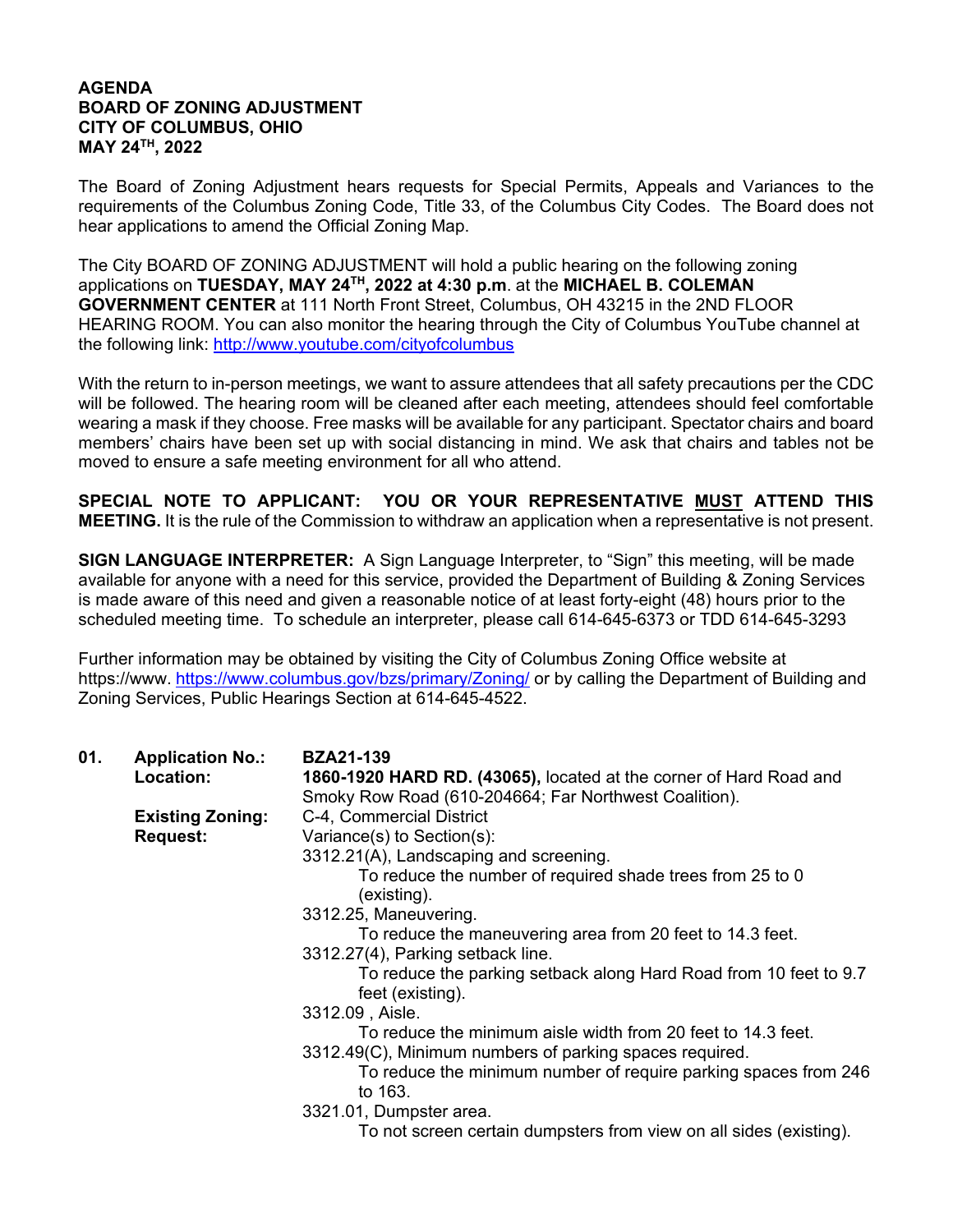|     | Proposal:                                  | To reduce the lot size in response to an expansion of adjacent out-lot, and<br>legitimize existing conditions.                                                                                                                                                                                                                          |
|-----|--------------------------------------------|-----------------------------------------------------------------------------------------------------------------------------------------------------------------------------------------------------------------------------------------------------------------------------------------------------------------------------------------|
|     | <b>Applicant(s):</b>                       | United Dairy Farmers, Inc./c/o Rebecca Mott, Atty.<br>411 East Town Street, Floor 2                                                                                                                                                                                                                                                     |
|     | <b>Attorney/Agent:</b>                     | Columbus, Ohio 43215<br>Plank Law Firm, LPA; c/o Rebecca Mott, Atty.<br>411 East Town Street, Floor 2                                                                                                                                                                                                                                   |
|     |                                            | Columbus, Ohio 43215<br>Property Owner(s): Smoky Row Plaza LLC<br>PO Box 8830                                                                                                                                                                                                                                                           |
|     | <b>Planner:</b>                            | Toledo, Ohio 43623<br>Jamie Freise, (614) 645-6350; JFFreise@Columbus.gov                                                                                                                                                                                                                                                               |
| 02. | <b>Application No.:</b><br>Location:       | <b>BZA21-057</b><br>1967 JACKSON RD. (43223), located at the terminus of Jackson Road,<br>approximately 215 feet west of Geneva Avenue (570-105108; Southwest                                                                                                                                                                           |
|     | <b>Existing Zoning:</b><br><b>Request:</b> | Area Commission).<br>M, Manufacturing District<br>Special Permit(s) to Section(s):<br>3389.07, Impound lot, junk yard or salvage yard.<br>To grant a Special Permit to store a junked and salvaged vehicles.<br>3389.12, Portable building.<br>To grant a Special Permit for a portable building.<br>3363.19(C), Location requirements. |
|     |                                            | To reduce the separation requirement of a more objectionable use<br>to a residentially zoned lot from 600 feet to 0 feet.<br>3363.41(b), Storage.<br>To reduce the separation requirement of outdoor storage to a<br>residentially zoned lot from 600 feet to 0 feet.                                                                   |
|     | Proposal:                                  | A junk and salvage yard and a portable building.                                                                                                                                                                                                                                                                                        |
|     | Applicant(s):                              | <b>GRK Auto Property, LLC</b>                                                                                                                                                                                                                                                                                                           |
|     |                                            | 1967 Jackson Road<br>Columbus, Ohio 43223                                                                                                                                                                                                                                                                                               |
|     | Attorney/Agent:                            | Bryan D. Thomas, Atty.<br>490 City Park Avenue                                                                                                                                                                                                                                                                                          |
|     | <b>Property Owner(s): Harry McDermitt</b>  | Columbus, Ohio 43215<br>8430 Patterson Road<br>Hilliard, Ohio 43026                                                                                                                                                                                                                                                                     |
|     | <b>Planner:</b>                            | Jamie Freise, (614) 645-6350; JFFreise@Columbus.gov                                                                                                                                                                                                                                                                                     |
|     |                                            |                                                                                                                                                                                                                                                                                                                                         |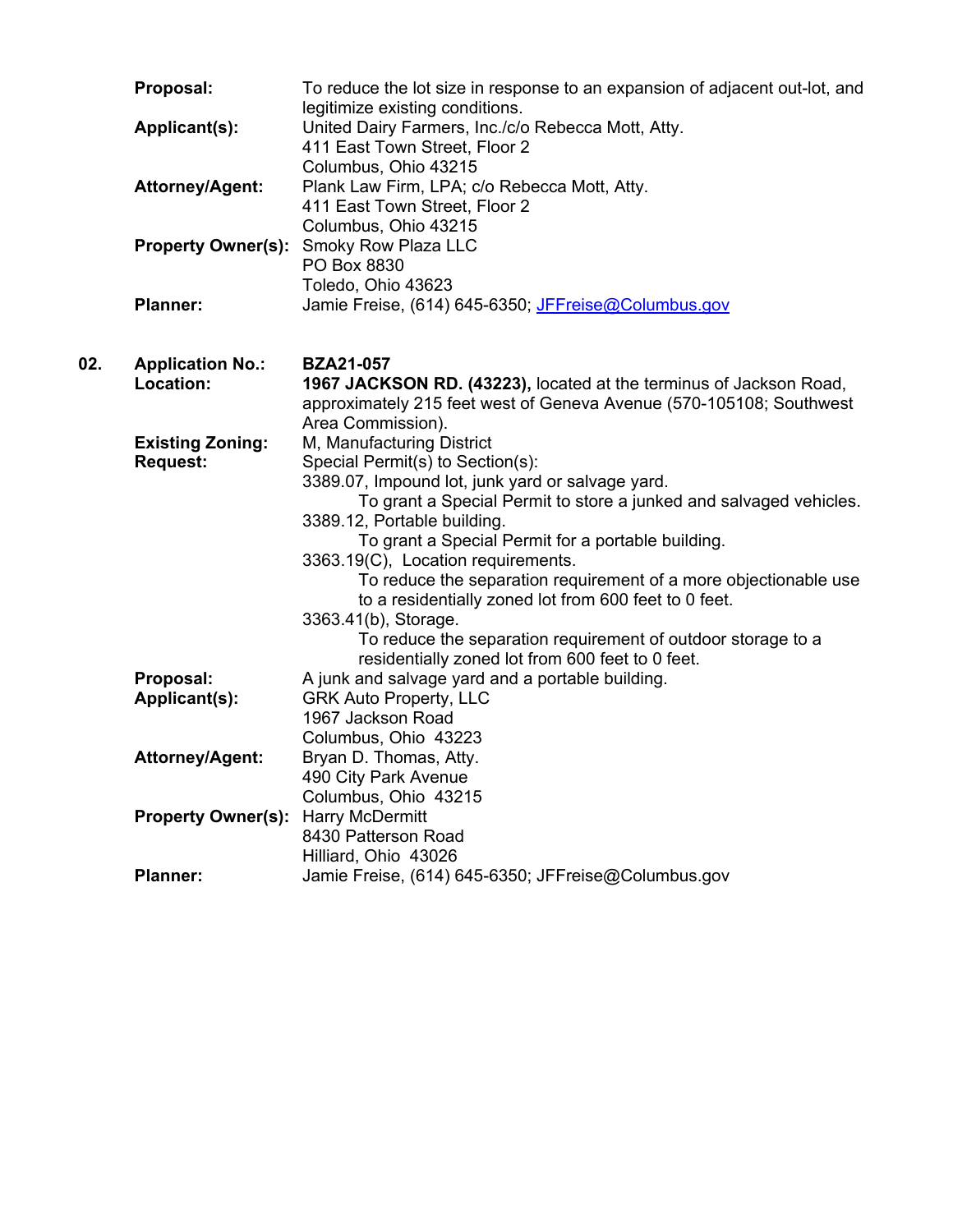| 03. | <b>Application No.:</b>   | <b>BZA22-008</b>                                                                |
|-----|---------------------------|---------------------------------------------------------------------------------|
|     | Location:                 | 1445 NEIL AVE. (43201), located on the west side of Neil Avenue,                |
|     |                           | approximately 135 feet north of King Avenue (010-055024; University Area        |
|     |                           | Commission).                                                                    |
|     | <b>Existing Zoning:</b>   | AR-4, Apartment Residential District                                            |
|     | <b>Request:</b>           | Variance(s) to Section(s):                                                      |
|     |                           | 3325.905, Maximum Lot Coverage (Exception).                                     |
|     |                           | To increase the maximum lot coverage from 40 percent to 45                      |
|     |                           | percent.                                                                        |
|     |                           | 3325.907(B), Parking.                                                           |
|     |                           | To reduce the number of required parking spaces from 21 to 12                   |
|     |                           | (existing).                                                                     |
|     |                           | 3325.911(C), Building Separation and Size.                                      |
|     |                           | To increase the maximum calculated floor area from 10,200 square                |
|     |                           | feet to 16,076 square feet.                                                     |
|     |                           | 3325.913(A)(1)(a), Maximum Floor Area Ratio (FAR).                              |
|     |                           | To increase the maximum floor area ratio from 0.80 to 0.91.                     |
|     |                           | 3333.22, Maximum side yards required.                                           |
|     |                           | To reduce the total side yards required from 16 feet to 11 feet                 |
|     |                           | (existing).                                                                     |
|     |                           | 3333.23(a), Minimum side yard permitted.                                        |
|     |                           | To reduce the minimum north side yard from 5.75 feet to 1 foot                  |
|     |                           | (existing).                                                                     |
|     |                           | 3321.21(A), Landscaping and Screening.                                          |
|     |                           | To not provide 2 interior parking lot trees.                                    |
|     | Proposal:                 | To rehabilitate a 10-unit dwelling and construct a rear addition resulting in 3 |
|     |                           | new units.                                                                      |
|     | Applicant(s):             | Buckeye Real Estate; c/o Dave Perry                                             |
|     |                           | 411 East Town Street, Floor 1                                                   |
|     |                           | Columbus, Ohio 43215                                                            |
|     | <b>Attorney/Agent:</b>    | Plank Law Firm; c/o Donald Plank, Atty.                                         |
|     |                           | 411 East Town Street, Floor 2                                                   |
|     |                           | Columbus, Ohio 43215                                                            |
|     | <b>Property Owner(s):</b> | Sliver, LTD; c/o Justin Garland                                                 |
|     |                           | PO Box 8310                                                                     |
|     |                           | Columbus, Ohio 43201                                                            |
|     | <b>Planner:</b>           | Jamie Freise, (614) 645-6350; JFFreise@Columbus.gov                             |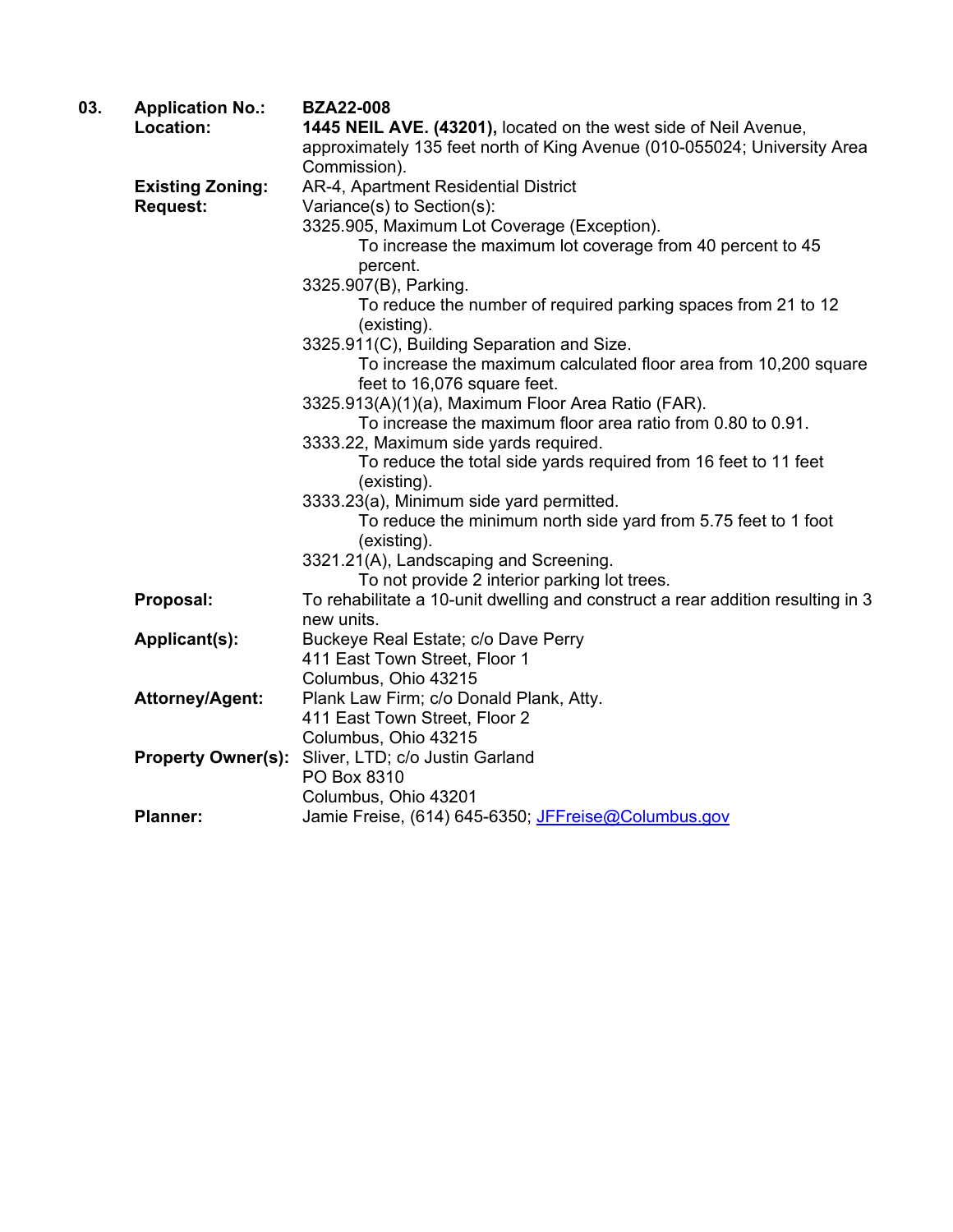| 04. | <b>Application No.:</b><br>Location: | <b>BZA22-009</b><br>1503-1511 HUNTER AVE. (43201), located on the west side of Hunter<br>Avenue, approximately 80 feet south of West 9th Avenue (010-014314; |
|-----|--------------------------------------|--------------------------------------------------------------------------------------------------------------------------------------------------------------|
|     |                                      | University Area Commission).                                                                                                                                 |
|     | <b>Existing Zoning:</b>              | AR-4, Apartment Residential District                                                                                                                         |
|     | <b>Request:</b>                      | Variance(s) to Section(s):<br>3325.905, Maximum Lot Coverage.                                                                                                |
|     |                                      | To increase the maximum lot coverage from 40 percent to 54                                                                                                   |
|     |                                      | percent.                                                                                                                                                     |
|     |                                      | 3325.907(B), Parking.                                                                                                                                        |
|     |                                      | To reduce the required number of parking spaces from 7 to 0.                                                                                                 |
|     |                                      | 3333.22, Maximum side yard required.<br>To reduce the maximum side yard from 15.5 feet to 5.5 feet.                                                          |
|     |                                      | 3333.23(a), Minimum side yard permitted.                                                                                                                     |
|     |                                      | To reduce the minimum north and south side yards from 5 feet to                                                                                              |
|     |                                      | 4.5 feet and 1 foot, respectively.                                                                                                                           |
|     |                                      | 3333.24, Rear Yard.                                                                                                                                          |
|     |                                      | To reduce rear yard from 25% to 21%.                                                                                                                         |
|     | Proposal:                            | To rehabilitate a 6-unit dwelling and construct a rear addition for amenity<br>space.                                                                        |
|     | Applicant(s):                        | Buckeye Real Estate c/o Dave Perry                                                                                                                           |
|     |                                      | 411 East Town Street; 1st Floor                                                                                                                              |
|     |                                      | Columbus, Ohio 43215                                                                                                                                         |
|     | <b>Attorney/Agent:</b>               | Donald Plank, Atty.                                                                                                                                          |
|     |                                      | 411 East Town Street; 2nd Floor                                                                                                                              |
|     | <b>Property Owner(s):</b>            | Columbus, Ohio 43215<br>8'Snuff, Ltd.; c/o Justin Garland                                                                                                    |
|     |                                      | PO Box 8310                                                                                                                                                  |
|     |                                      | Columbus, Ohio 43201                                                                                                                                         |
|     | <b>Planner:</b>                      | Jamie Freise, (614) 645-6350; JFFreise@Columbus.gov                                                                                                          |
|     |                                      | <b>BZA22-019</b>                                                                                                                                             |
| 05. | <b>Application No.:</b><br>Location: | 225 TIBET RD. (43202), located at the southeast corner of Tibet Road and                                                                                     |
|     |                                      | Calumet Street (010-039865; Clintonville Area Commission).                                                                                                   |
|     | <b>Existing Zoning:</b>              | R-3, Residential, District                                                                                                                                   |
|     | <b>Request:</b>                      | Variance(s) to Section(s):                                                                                                                                   |
|     |                                      | 3321.05(B,2), Vision Clearance                                                                                                                               |
|     |                                      | To increases the height of a wall within the 30 foot x 30 foot vision<br>clearance triangle from 2.5 feet to 4 feet                                          |
|     | Proposal:                            | To legitimize a retaining wall                                                                                                                               |
|     | Applicant(s):                        | Connor J. Tomich                                                                                                                                             |
|     |                                      | 560 E. Town Stree                                                                                                                                            |
|     |                                      | Columbus, Ohio 43215                                                                                                                                         |
|     | <b>Attorney/Agent:</b>               | Applicant                                                                                                                                                    |
|     | <b>Property Owner(s):</b>            | Timothy Yulish & Jennifer L. Robb<br>225 Tibet Road.                                                                                                         |
|     |                                      | Columbus, Ohio 43202                                                                                                                                         |
|     | <b>Planner:</b>                      | Adam Trimmer, (614)645-1469; ADTrimmer@Columbus.gov                                                                                                          |
|     |                                      |                                                                                                                                                              |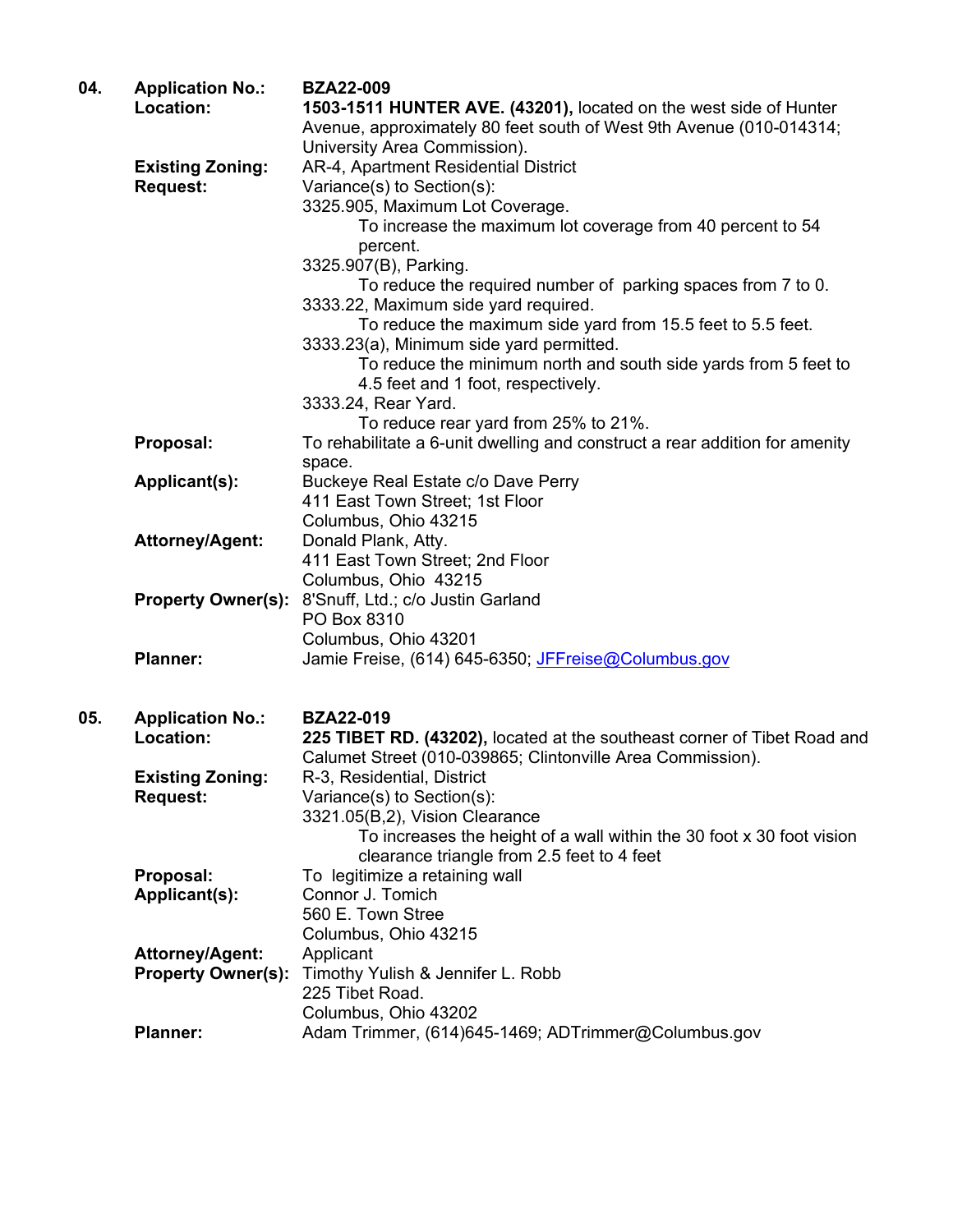| 06. | <b>Application No.:</b><br>Location: | <b>BZA22-020</b><br>1642-1644 WYANDOTTE RD. (43212), located East Side of Wyandotte rd.         |
|-----|--------------------------------------|-------------------------------------------------------------------------------------------------|
|     |                                      | Approxmently 240 ft north of W 5th Avenue (010-062054-00;<br>5th by Northwest Area Commission). |
|     | <b>Existing Zoning:</b>              | R-4 District                                                                                    |
|     | <b>Request:</b>                      | Variance(s) to Section(s):                                                                      |
|     |                                      | 3332.38 Private Garage                                                                          |
|     |                                      | To increase allowable area from 720 feet to 748 feet                                            |
|     |                                      | 3312.49 Minimum number of parking spaces required                                               |
|     |                                      | To reduce the minimum number of parking spaces from 4 to 2 per<br>dweling unit                  |
|     | Proposal:                            | To increase allowable garage area from 720 feet to 748 feet                                     |
|     | Applicant(s):                        | <b>Brenda Parker</b>                                                                            |
|     |                                      | 405 N Front st                                                                                  |
|     |                                      | Columbus, Ohio 43215                                                                            |
|     | <b>Attorney/Agent:</b>               | None                                                                                            |
|     | <b>Property Owner(s):</b>            | Demare Properties LLC (Marilyn Marashall Long)                                                  |
|     |                                      | 1885 Tewsbury Rd                                                                                |
|     |                                      | Columbus, Ohio 43221                                                                            |
|     | <b>Planner:</b>                      | Adam Trimmer, (614) 645-2749; ADTrimmer@Columbus.gov                                            |
| 07. | <b>Application No.:</b>              | <b>BZA22-023</b>                                                                                |
|     | Location:                            | 654 MITHOFF ST. (43206), located at the northwest corner of Mithoff                             |
|     |                                      | Street and South 18th Street (010-029147; Columbus Southside Area                               |
|     |                                      | Commission).                                                                                    |
|     | <b>Existing Zoning:</b>              | R-4, Residential District                                                                       |
|     | <b>Request:</b>                      | Variance(s) to Section(s):                                                                      |
|     |                                      | 3312.27(3), Parking setback line.                                                               |
|     |                                      | To reduce the parking setback from 10 feet to 6 feet.                                           |
|     |                                      | 3312.49(C), Minimum numbers of parking spaces required.                                         |
|     |                                      | To reduce the minimum number of parking spaces from 6 to 3.                                     |
|     |                                      | 3321.05(B)(2), Vision clearance.                                                                |
|     |                                      | To reduce the clear vision triangle at an intersection from 30x30<br>feet to 16x16 feet.        |
|     |                                      | 3332.05(A)(4), Area district lot width requirements.                                            |
|     |                                      | To reduce the minimum lot width from 50 feet to 33 feet.                                        |
|     |                                      | 3332.15, R-4 area district requirements.                                                        |
|     |                                      | To reduce the minimum lot area for a corner lot from 1,500 square                               |
|     |                                      | feet per unit to 1,089 square feet.                                                             |
|     |                                      | 3332.26(C)(3), Minimum side yard permitted.                                                     |
|     |                                      | To reduce the minimum east side yard from 5 feet to 3 feet.                                     |
|     | Proposal:                            | To construct a three-unit dwelling.                                                             |
|     | Applicant(s):                        | James A. Kirk                                                                                   |
|     |                                      | 1625 Cambridge Boulvard                                                                         |
|     |                                      | Columbus, Ohio 43212                                                                            |
|     | Attorney/Agent:                      | None                                                                                            |
|     | <b>Property Owner(s):</b>            | Front Porch Development LLC; c/o J. Alex Kirk, Arch.                                            |
|     |                                      | 1391 West 5th Avenue, #347<br>Columbus, Ohio 43212                                              |
|     | <b>Planner:</b>                      | Adam Trimmer, (614) 645-2749; ADTrimmer@Columbus.gov                                            |
|     |                                      |                                                                                                 |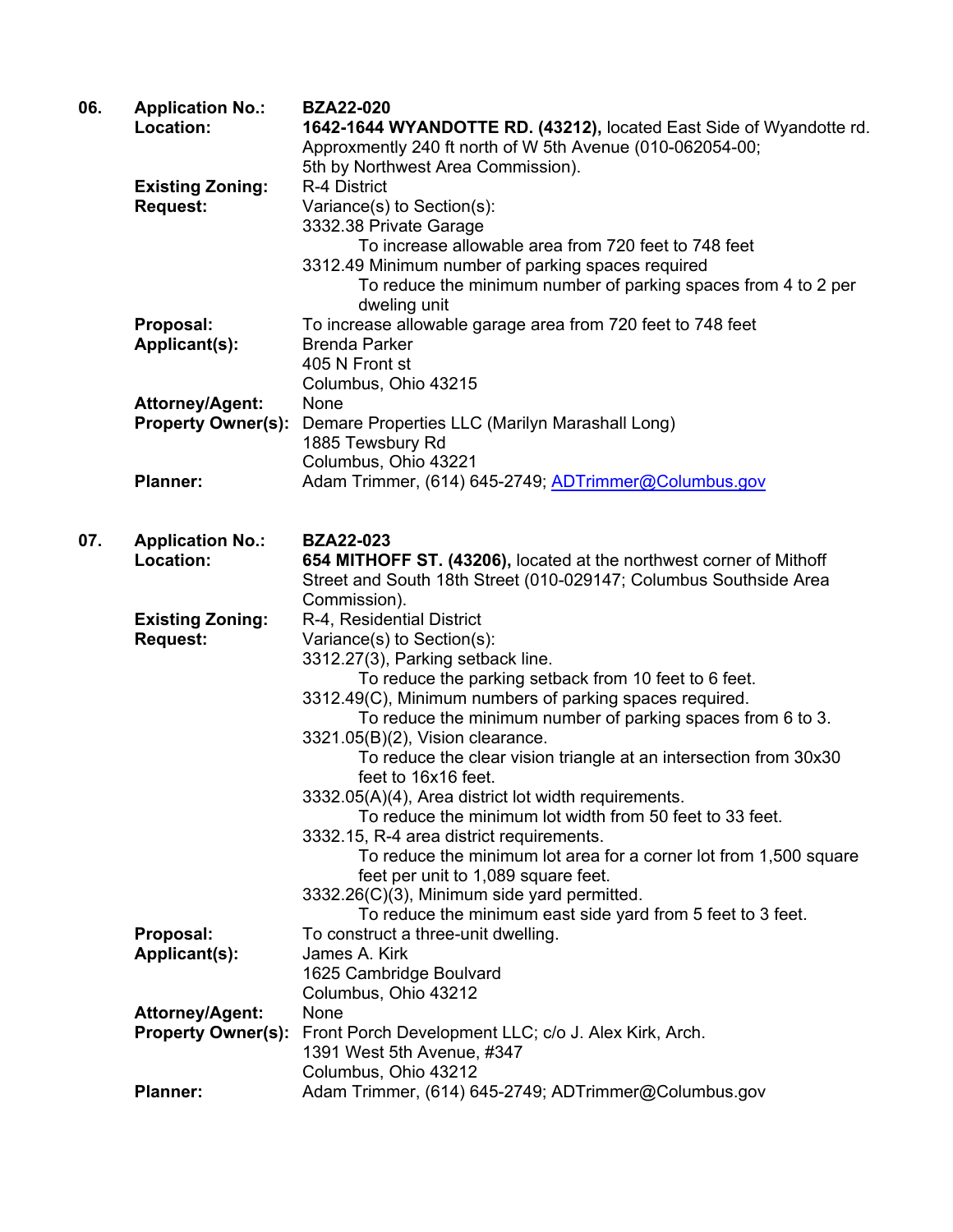| 08. | <b>Application No.:</b>   | <b>BZA22-032</b>                                                     |
|-----|---------------------------|----------------------------------------------------------------------|
|     | Location:                 | 373 THURMAN AVE. (43206), located on the south side of Thurman       |
|     |                           | Avenue, approximately 245 feet west of South Washington Avenue (010- |
|     |                           | 053066; Columbus Southside Area Commission).                         |
|     | <b>Existing Zoning:</b>   | R-2F, Residential District                                           |
|     | <b>Request:</b>           | Variance(s) to Section(s):                                           |
|     |                           | 3332.26(C)(2), Minimum side yard permitted.                          |
|     |                           | To reduce the minimum west side yard from 5 feet to 3 feet 2         |
|     |                           | inches.                                                              |
|     | Proposal:                 | To construct a 2-story addition onto a single-unit dwelling.         |
|     | Applicant(s):             | Miles & Monica Thomas                                                |
|     |                           | 373 Thurman Avenue                                                   |
|     |                           | Columbus, Ohio 43206                                                 |
|     | <b>Attorney/Agent:</b>    | Charles M. Paros, Arch.                                              |
|     |                           | 357 West 7th Avenue                                                  |
|     |                           | Columbus, Ohio 43201                                                 |
|     | <b>Property Owner(s):</b> | Applicant                                                            |
|     | <b>Planner:</b>           | Adam Trimmer, (614) 645-2749; ADTrimmer@Columbus.gov                 |
|     |                           |                                                                      |
|     |                           |                                                                      |
| 09. | <b>Application No.:</b>   | <b>BZA22-034</b>                                                     |
|     | Location:                 | 112 SOUTH GLENWOOD AVENUE (43222), located on the east side of       |
|     |                           | South Glenwood Avenue approximately 105 feet south of West State     |
|     |                           | Street (010-006821; Franklinton Area Commission).                    |
|     | <b>Existing Zoning:</b>   | M, Manufacturing District                                            |
|     | <b>Request:</b>           | Variance(s) to Section(s):                                           |
|     |                           | 3363.24 Building Lines                                               |
|     |                           | To legitimize reduced front yard setback line from 25 feet to 11.3   |
|     |                           | feet                                                                 |
|     |                           | 3312.27 Parking Setback line                                         |
|     |                           | To legitimize reduced parking setback line from 10 feet to 0 fee     |
|     |                           | 3312.21 Landscaping and screening                                    |
|     |                           | To legitimize absence of headlight screening                         |
|     |                           | 3312.12 Maneuvering                                                  |
|     |                           | To allow stacked parking spaces to maneuver through each other       |
|     |                           | 3312.49 Minimum number of parking spaces equired                     |
|     |                           | To reduce minimum number of parking spaces from 12 to 10             |
|     | Proposal:                 | To raze and rebuild a portion of a building.                         |
|     | Applicant(s):             | <b>Stauf's Roastery</b>                                              |
|     |                           | 705 Hadley Drive                                                     |
|     |                           | Columbus, Ohio 43228                                                 |
|     | <b>Attorney/Agent:</b>    | Sarah Mackert                                                        |
|     |                           | 119 Miami Street                                                     |
|     |                           | Urbana, Ohio 43078                                                   |
|     | <b>Property Owner(s):</b> | 112 Glenwood LLC                                                     |
|     |                           | 2205 Tremont Road                                                    |
|     |                           | Columbus, Ohio 43221                                                 |
|     | <b>Planner:</b>           | Adam Trimmer, (614) 645-2749; ADTrimmer@Columbus.gov                 |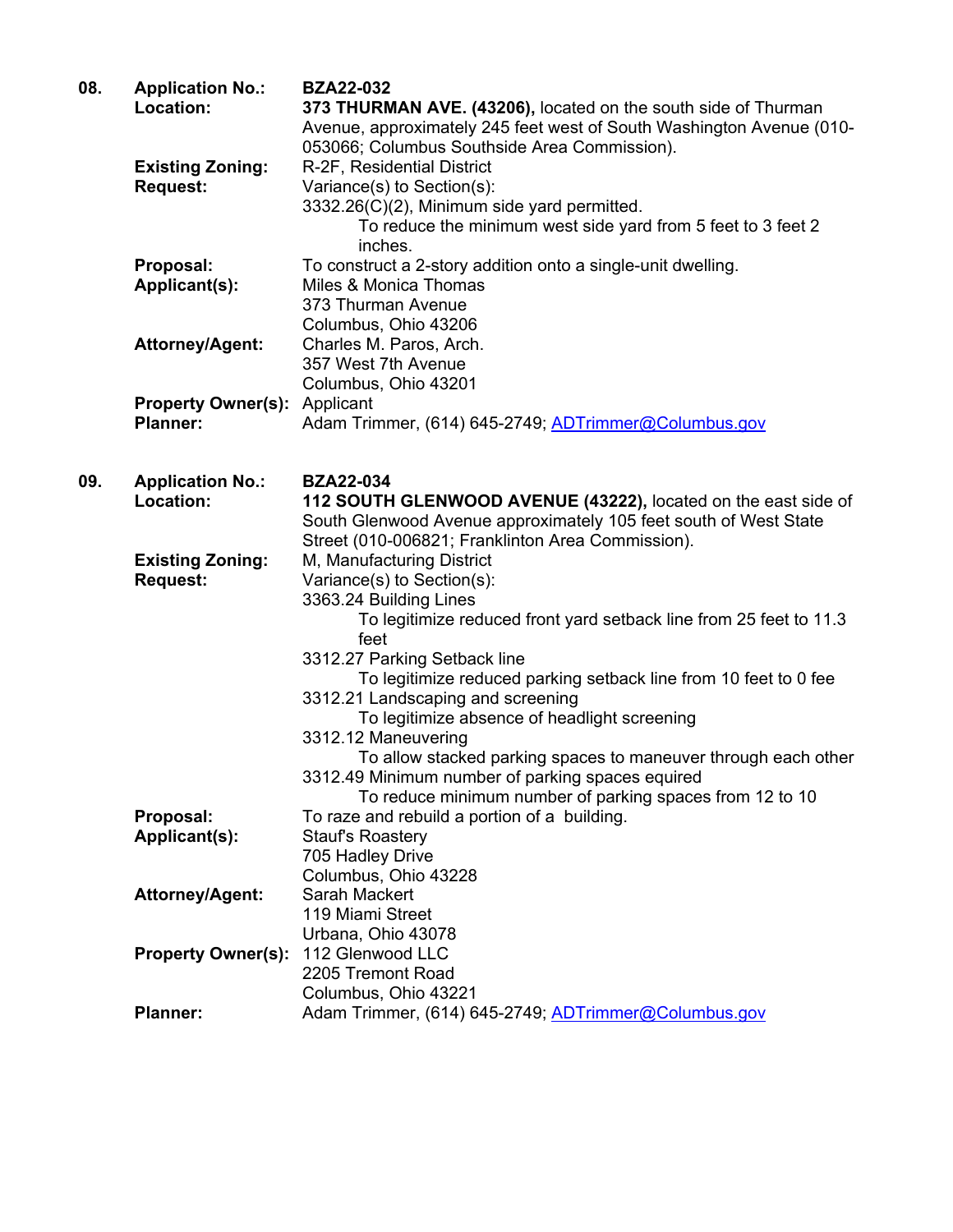| 10. | <b>Application No.:</b><br>Location: | <b>BZA22-036</b>                                                                                                                        |
|-----|--------------------------------------|-----------------------------------------------------------------------------------------------------------------------------------------|
|     |                                      | 766 E. FULTON STREET (43205), located on the northwest corner of<br>Fulton Street and South Monroe Avenue (010 - 046446; Near East Area |
|     |                                      | Commission).                                                                                                                            |
|     | <b>Existing Zoning:</b>              | R-2F, Residential District                                                                                                              |
|     | <b>Request:</b>                      | Variance(s) to Section(s):                                                                                                              |
|     |                                      | 3312.B{A), Driveway.                                                                                                                    |
|     |                                      | To reduce the driveway width of Area B, Single family dwelling,                                                                         |
|     |                                      | from 10' to 7', subject to a 3' easement on Area A to provide total                                                                     |
|     |                                      | driveway width of 10'.                                                                                                                  |
|     |                                      | 3332.05(4), Area District Lot Width Requirements                                                                                        |
|     |                                      | To reduce the lot width from 50 feet to 40' (Area A) and and to 44'<br>(Area B).                                                        |
|     |                                      | 3332.14, R-2F, Area District Requirements                                                                                               |
|     |                                      | To reduce lot area from $6,000$ SF to $3,400$ +/- SF (west parcel) and                                                                  |
|     |                                      | to $1,750 +/-$ SF (east parcel).                                                                                                        |
|     |                                      | 3332.18(D), Basis of Computing Area                                                                                                     |
|     |                                      | To increase the allowable lot coverage from 50% to 66% (Area A)                                                                         |
|     |                                      | and to $58\%$ (Area B).                                                                                                                 |
|     |                                      | 3332.21(D1) and (D2), Building Lines                                                                                                    |
|     |                                      | To reduce the East Fulton Street building setback line from 10'<br>$(min.)$ to 3' (Area A) and 9' (Area B).                             |
|     |                                      | 3332.25, Maximum Side Yards Required,                                                                                                   |
|     |                                      | To reduce total side yard from 8' to 6' (Area A).                                                                                       |
|     |                                      | 3332.26(F), Minimum Side Yard Permitted                                                                                                 |
|     |                                      | To reduce the minimum side yard from 5.84 feet to 3.0' for the north                                                                    |
|     |                                      | side yard of Area A, to reduce the east side yard of Area B from 5'                                                                     |
|     |                                      | to 4' and to 0' for the existing porch on the east side of the single                                                                   |
|     |                                      | family dwelling, and to permit parked cars in the west side yard of                                                                     |
|     |                                      | Area B.                                                                                                                                 |
|     |                                      | 3332.27, Rear Yard                                                                                                                      |
|     |                                      | To reduce the Rear Yard from 25% of lot area to 5% (Area A) and                                                                         |
|     |                                      | 6% (Area B).                                                                                                                            |
|     |                                      | 3321.05, Vision Clearance                                                                                                               |
|     |                                      | To reduce the 30' x 30' clear vision triangle at the intersection of<br>South Monroe Avenue and E. Fulton Street for Area A to 15' x15' |
|     |                                      | and to reduce the I0' x I0' clear vision triangle at E. Fulton Street                                                                   |
|     |                                      | and the alley from $10' \times 10'$ to $7' \times 7'$ (existing).                                                                       |
|     | Proposal:                            | A lot split allowing the existing single-unit dwelling to remain and the                                                                |
|     |                                      | construction of a new two (2) unit dwelling.                                                                                            |
|     | Applicant(s):                        | Horus & Ra, Ltd.; c/o Dave Perry                                                                                                        |
|     |                                      | 411 East Town Street, Floor 1                                                                                                           |
|     |                                      | Columbus, Ohio 43215                                                                                                                    |
|     | <b>Attorney/Agent:</b>               | Plank Law Firm, c/o Donald Plank.                                                                                                       |
|     |                                      | 411 East Town Street, Floor 2                                                                                                           |
|     |                                      | Columbus, Ohio 43215                                                                                                                    |
|     | <b>Property Owner(s):</b>            | Boss Lifestyle, LLC; c/o Tyler Bossetti                                                                                                 |
|     |                                      | 936 North High Street, #602                                                                                                             |
|     |                                      | Columbus, Ohio 43201                                                                                                                    |
|     | <b>Planner:</b>                      | Adam Trimmer, (614)645-1469; ADTrimmer@Columbus.gov                                                                                     |
|     |                                      |                                                                                                                                         |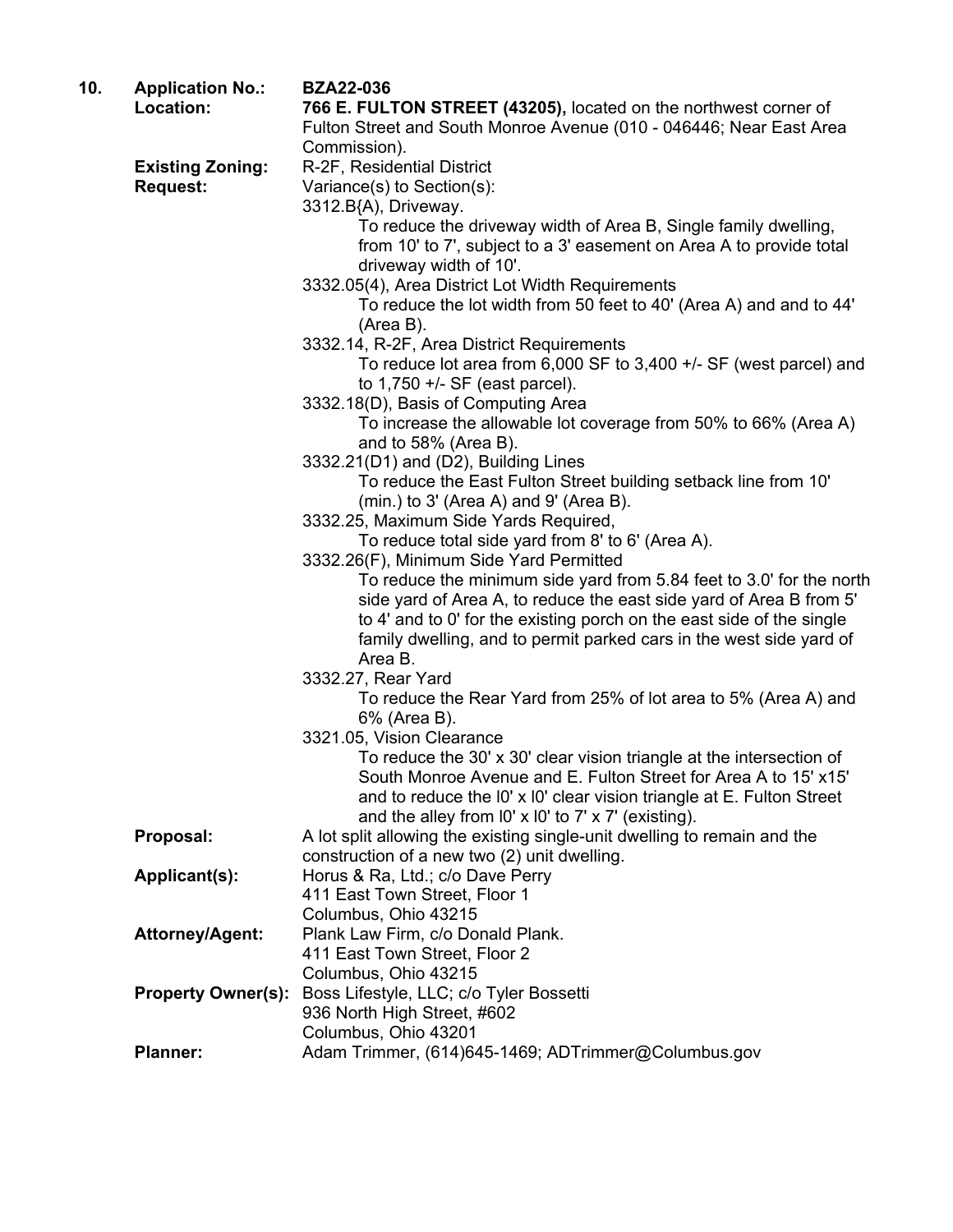| 11. | <b>Application No.:</b>   | <b>BZA22-037</b>                                                  |
|-----|---------------------------|-------------------------------------------------------------------|
|     | Location:                 | 209 DESANTIS DRIVE (43214), located on the south side of Desantis |
|     |                           | Drive, approximately 192 feet west of Sellers Avenue (010-093921; |
|     |                           | Clintonville Area Commission).                                    |
|     | <b>Existing Zoning:</b>   | R3, Residential, District                                         |
|     | <b>Request:</b>           | Variance(s) to Section(s):                                        |
|     |                           | 3332.26 (B), Side Yard                                            |
|     |                           | To reduce minimum side yard setback from 5 feet tot 3 feet        |
|     | Proposal:                 | To construct a rear room addition                                 |
|     | Applicant(s):             | Owner                                                             |
|     | <b>Attorney/Agent:</b>    | None                                                              |
|     | <b>Property Owner(s):</b> | Jason Turpening                                                   |
|     |                           | 209 Desantis Drive                                                |
|     |                           | Columbus, Ohio 43214                                              |
|     | <b>Planner:</b>           | Adam Trimmer, (614)645-1469; ADTrimmer@Columbus.gov               |
|     |                           |                                                                   |

| 12. | <b>Application No.:</b><br>Location: | <b>BZA22-038</b><br>583 E. TULANE RD. (43202), located on the south side of East Tulane<br>Road, approximately 575 feet east of Summit Street (010-063824;<br>Clintonville Area Commission). |
|-----|--------------------------------------|----------------------------------------------------------------------------------------------------------------------------------------------------------------------------------------------|
|     | <b>Existing Zoning:</b>              | R-3, Residential District                                                                                                                                                                    |
|     | <b>Request:</b>                      | Variance(s) to Section(s):                                                                                                                                                                   |
|     |                                      | 3332.38(G), Private garage.                                                                                                                                                                  |
|     |                                      | To increase the height of a detached garage from 15 feet to 22 feet.                                                                                                                         |
|     | Proposal:                            | To construct a detached garage.                                                                                                                                                              |
|     | Applicant(s):                        | <b>Robert Crane</b>                                                                                                                                                                          |
|     |                                      | 583 Tulane Road                                                                                                                                                                              |
|     |                                      | Columbus, Ohio 43202                                                                                                                                                                         |
|     | <b>Attorney/Agent:</b>               | None                                                                                                                                                                                         |
|     | <b>Property Owner(s): Applicant</b>  |                                                                                                                                                                                              |
|     | <b>Planner:</b>                      | Jamie Freise, (614) 645-6350; JFFreise@Columbus.gov                                                                                                                                          |